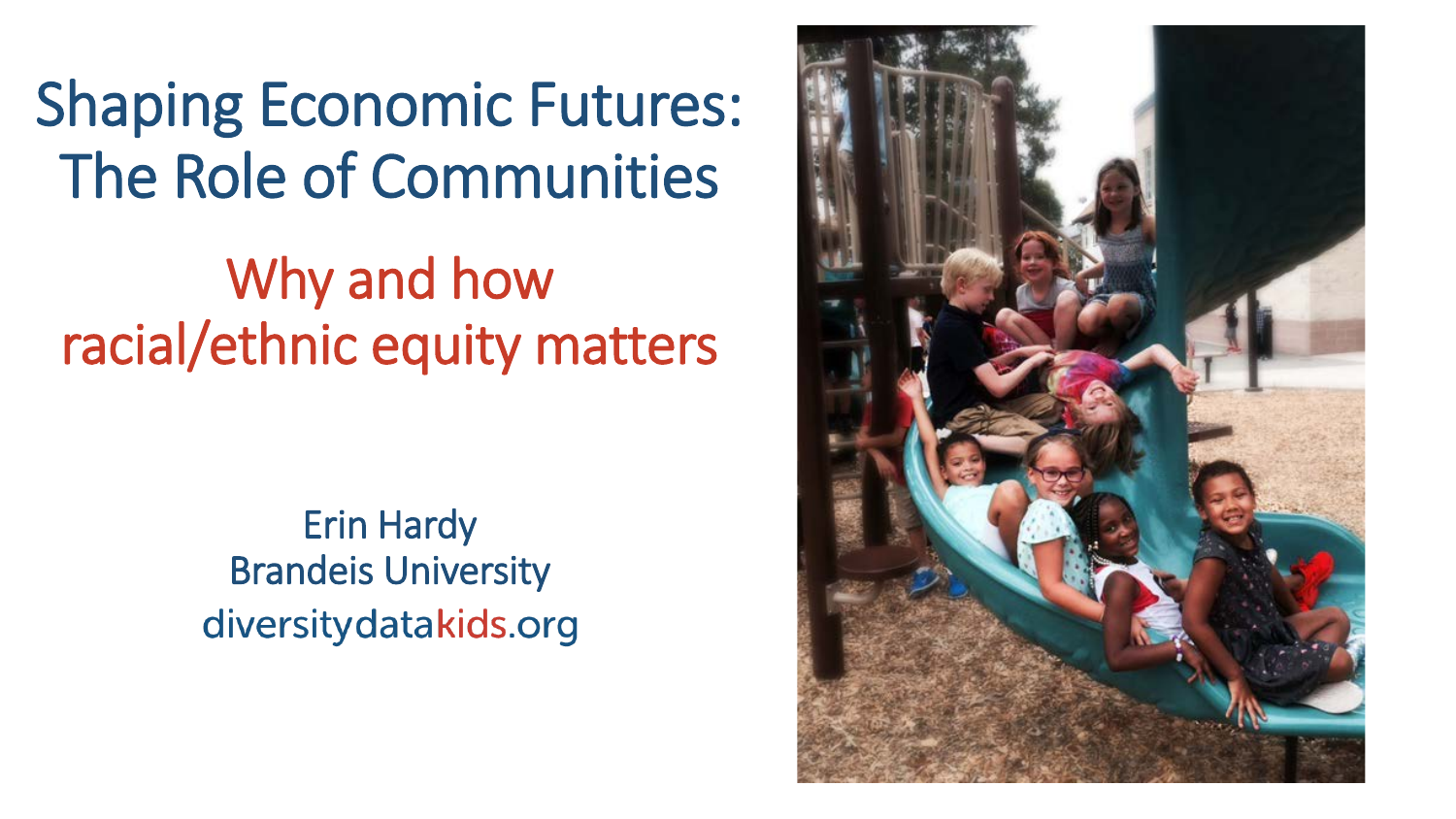# The Neighborhood Opportunity Racial Divide

• Question: Do poor children live in poor neighborhoods?



#### $\rightarrow$  Answer: Much more likely to be "yes" if you are Hispanic or Black

*Source: diversitydatakids.org. Poor neighborhoods have poverty rates of 20% or higher. 2015 data for 100 largest US metros.*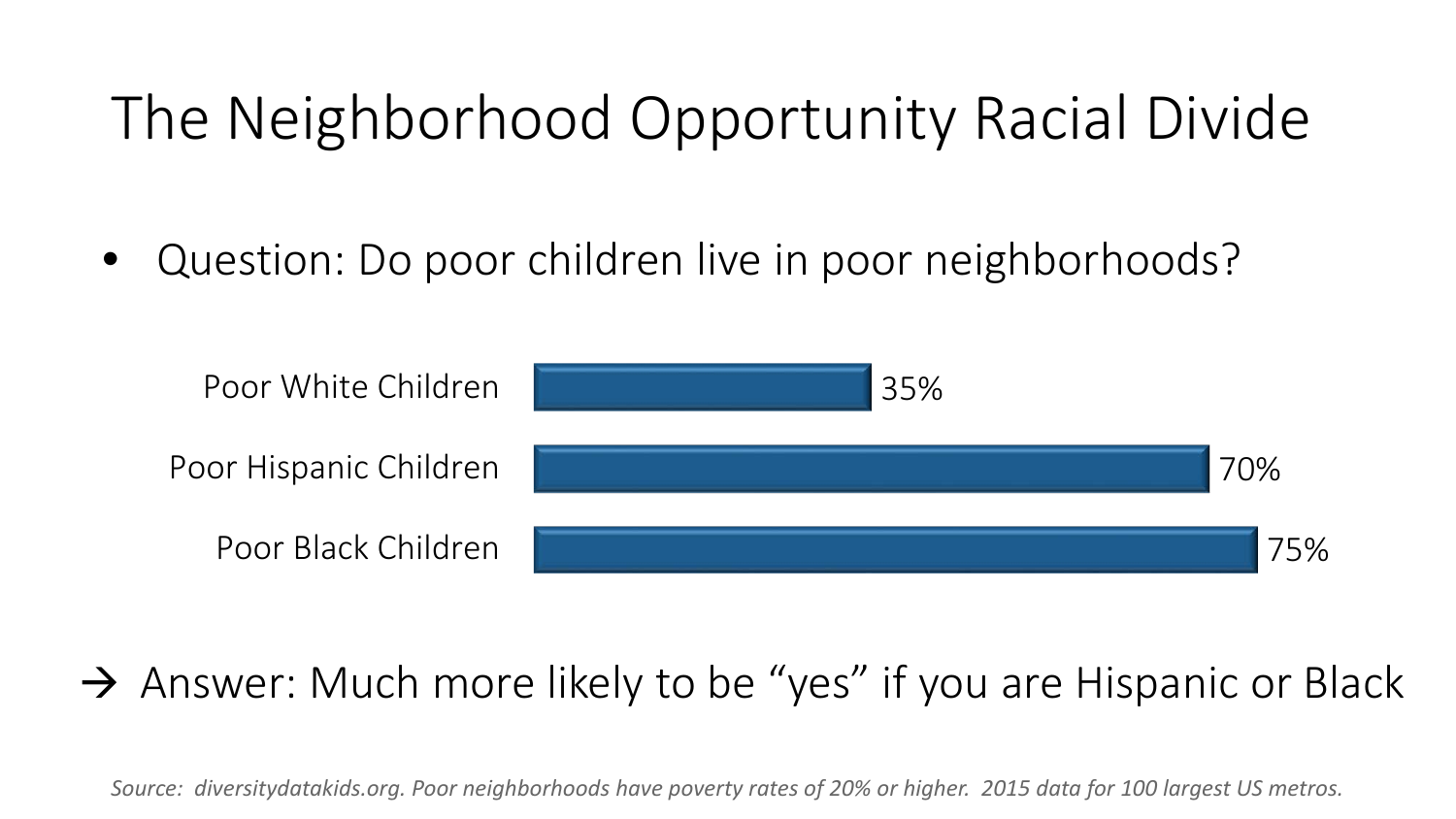## How does this divide shape our future?

- 1) Research is now solid: Where a child grows up has a direct effect on later earnings and mobility
- 2) Children of color represent a large and growing share of our future workforce

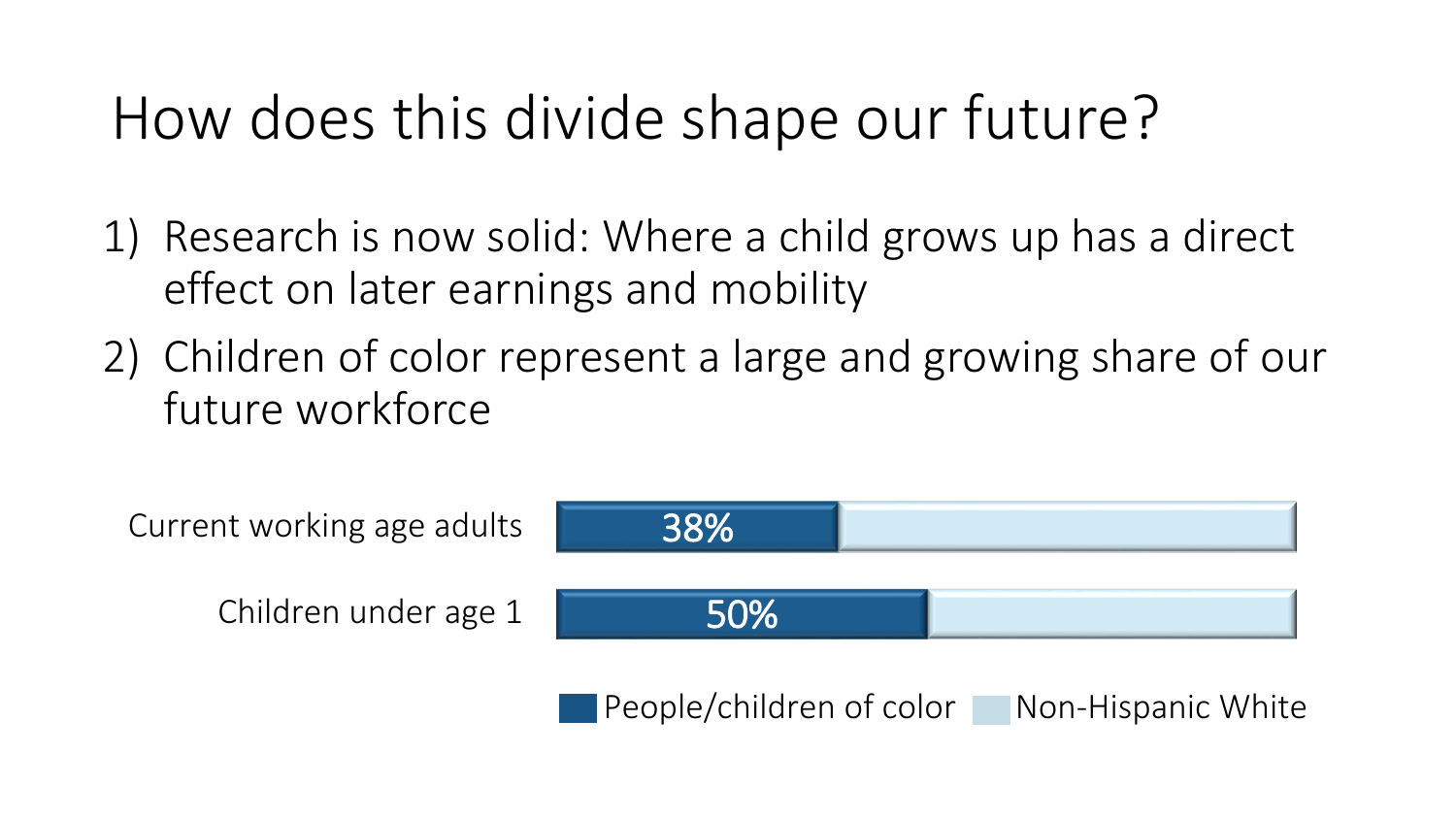#### How does this divide shape our future?



- $\checkmark$  Strong evidence that community is pivotal for low-income children's later success
- $\checkmark$  We know we need as many children as possible in communities that help them thrive
- X But the fastest growing segments of our future workforce are the least likely to live in these communities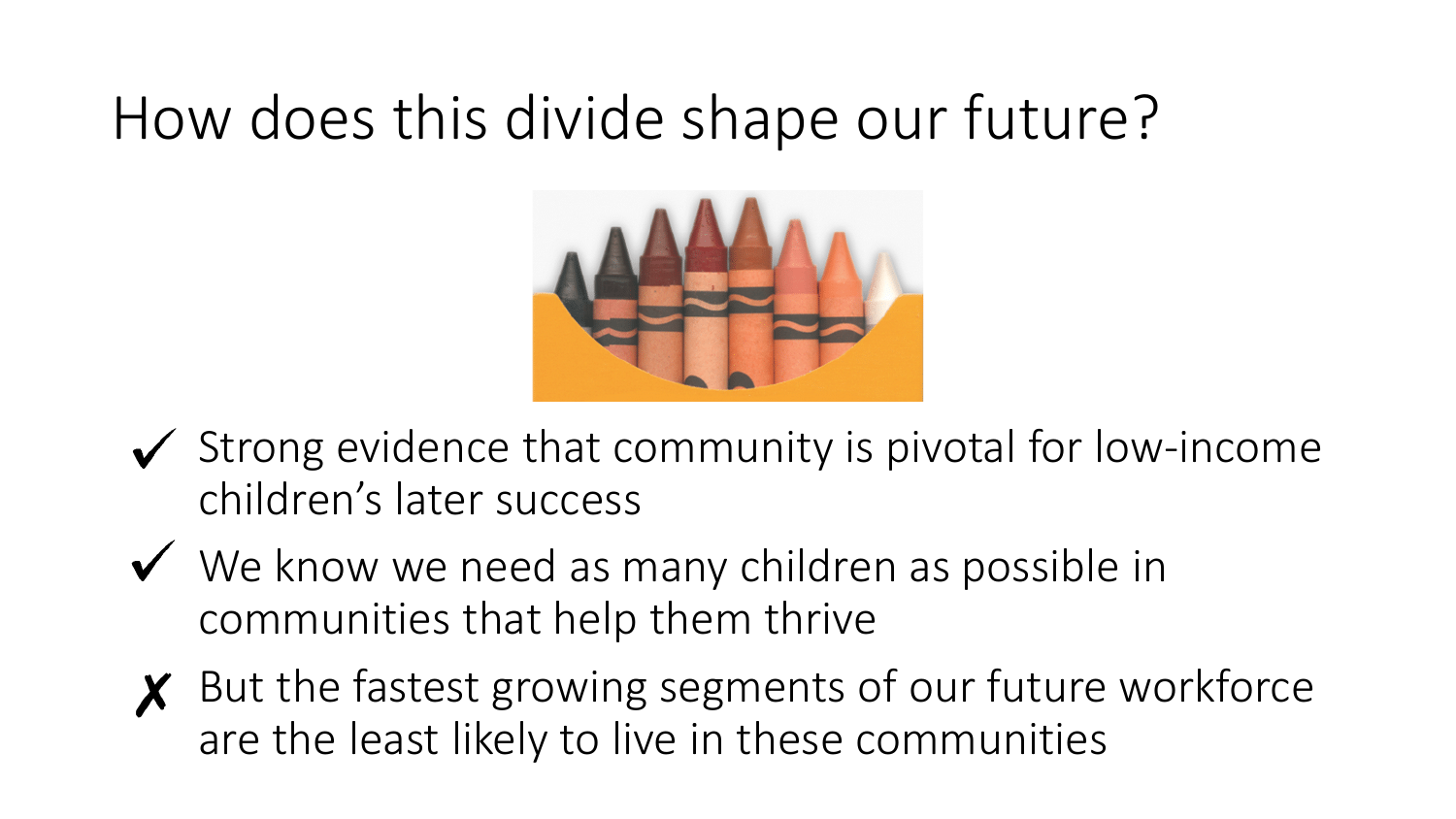#### What is driving the opportunity divide?



 $\rightarrow$  Children of different racial/ethnic groups often live apart

1 dot=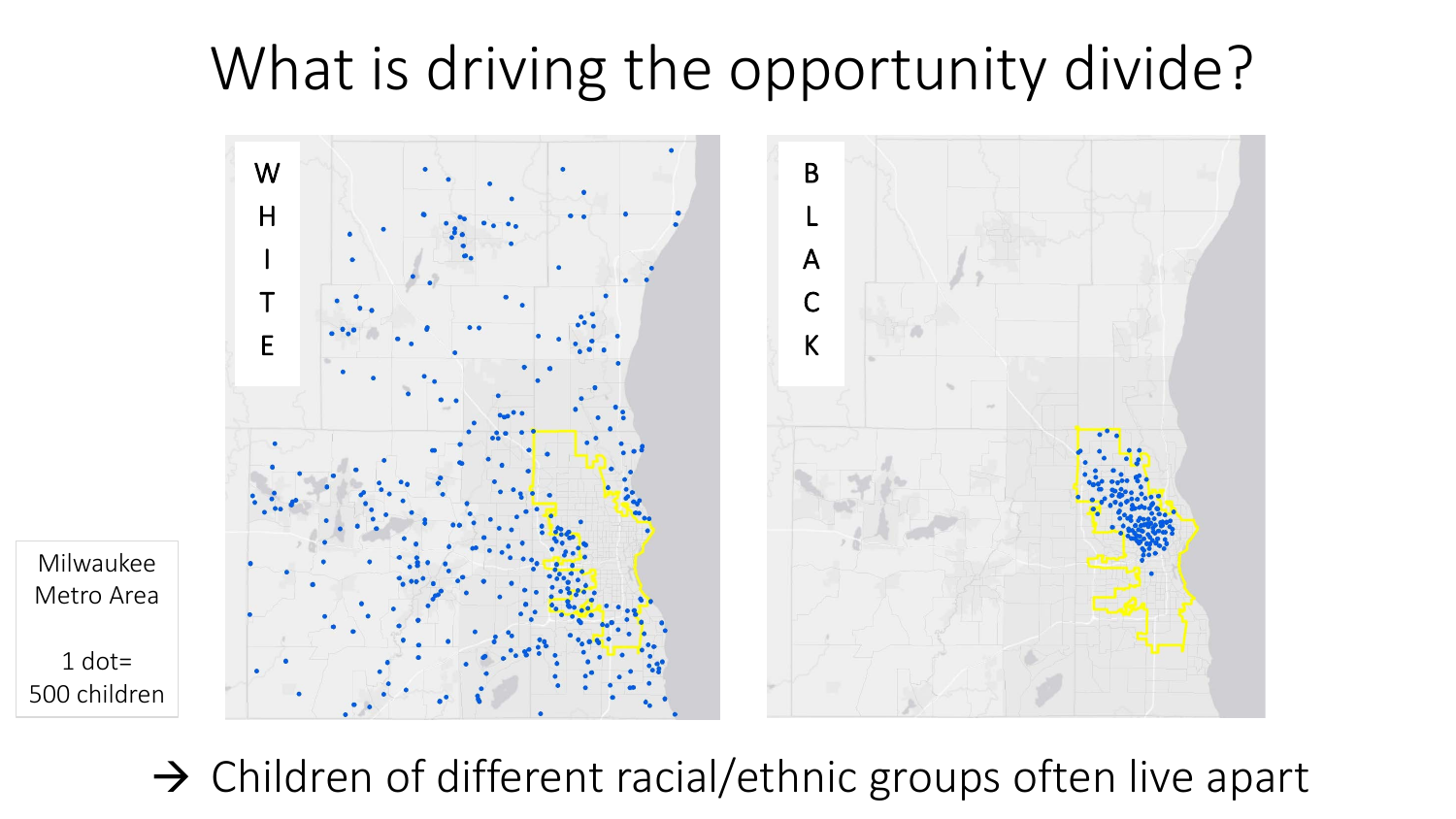## What is driving the divide?



*Artist: Duncan Tonatiuh*

- Children are living separately, so we asked: "Is separate equal"?
- Knowing the "geography of children" is patterned by race/ethnicity, we compare with the "geography of opportunity"
- We created The Child Opportunity Index to look for answers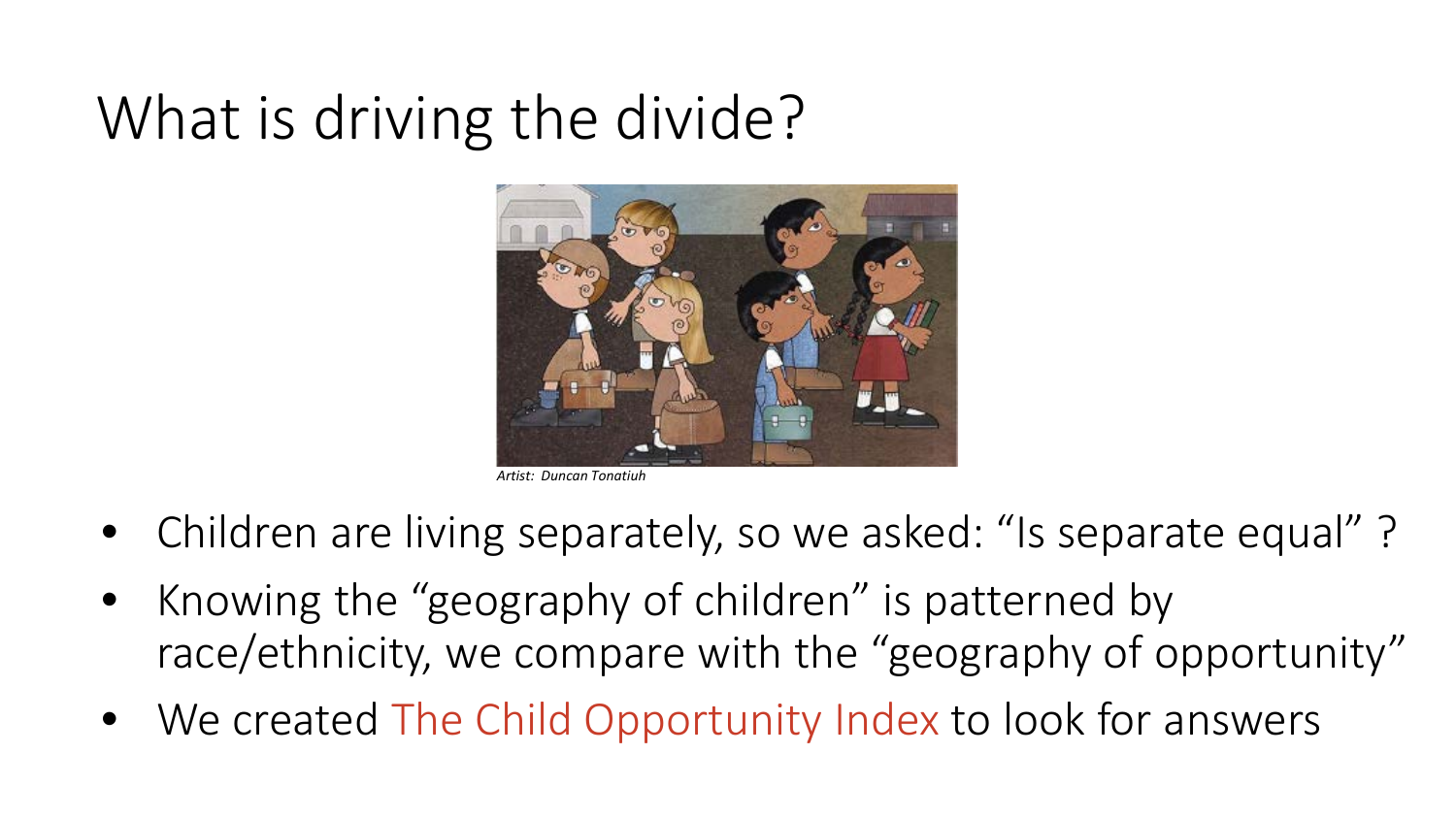# The Child Opportunity Index

- Measures the neighborhood as a "whole"
- Multi-item index | 19 individual indicators
- Institutions and conditions
- Race-neutral
- Relative measure





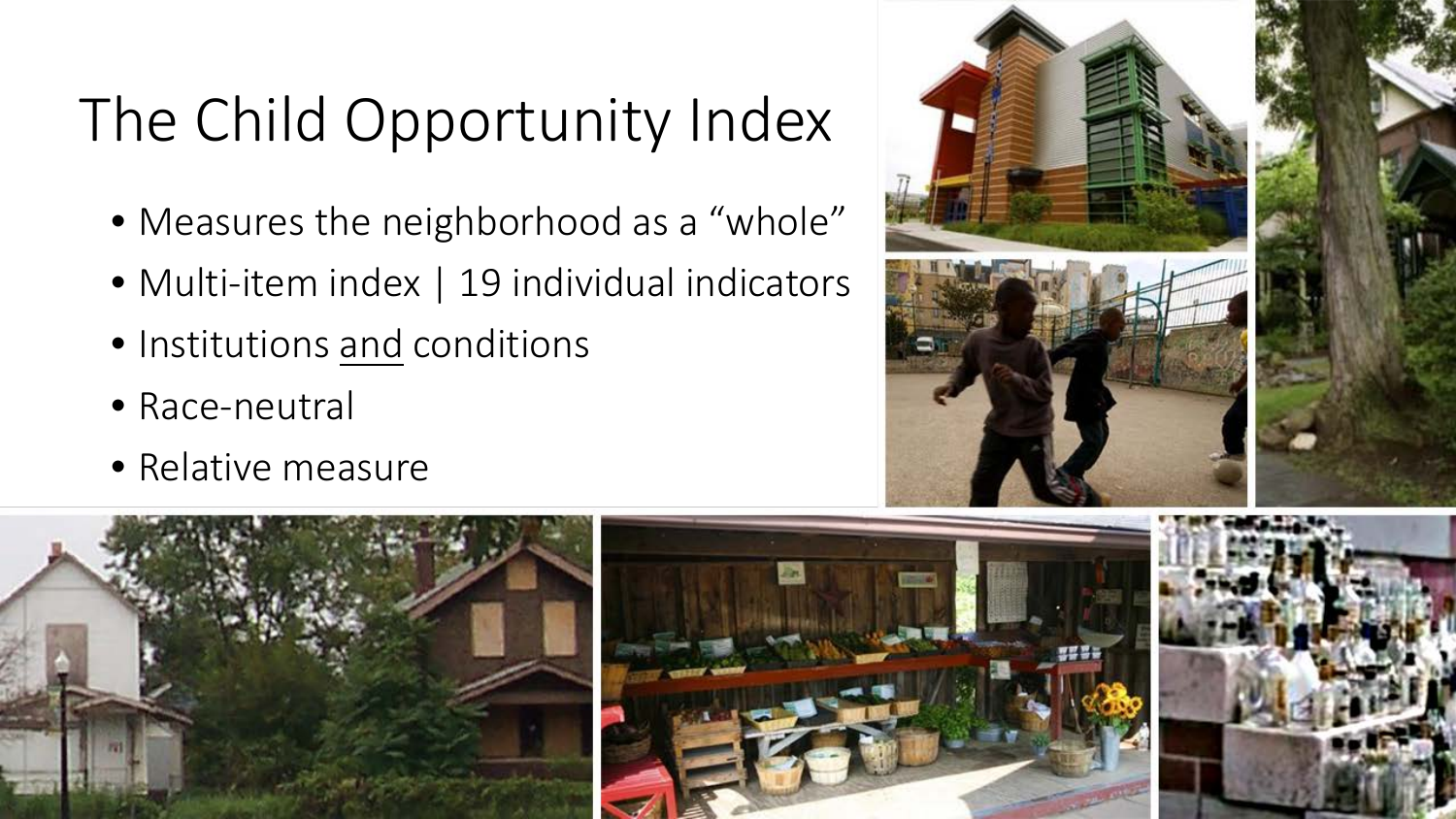# The Opportunity Divide: Separate is not equal



**As colors get darker, opportunity levels get higher | Data for your area at [diversitydatakids.org](http://diversitydatakids.org)**

Milwaukee

Metro Area

 $1$  dot=

![](_page_7_Picture_3.jpeg)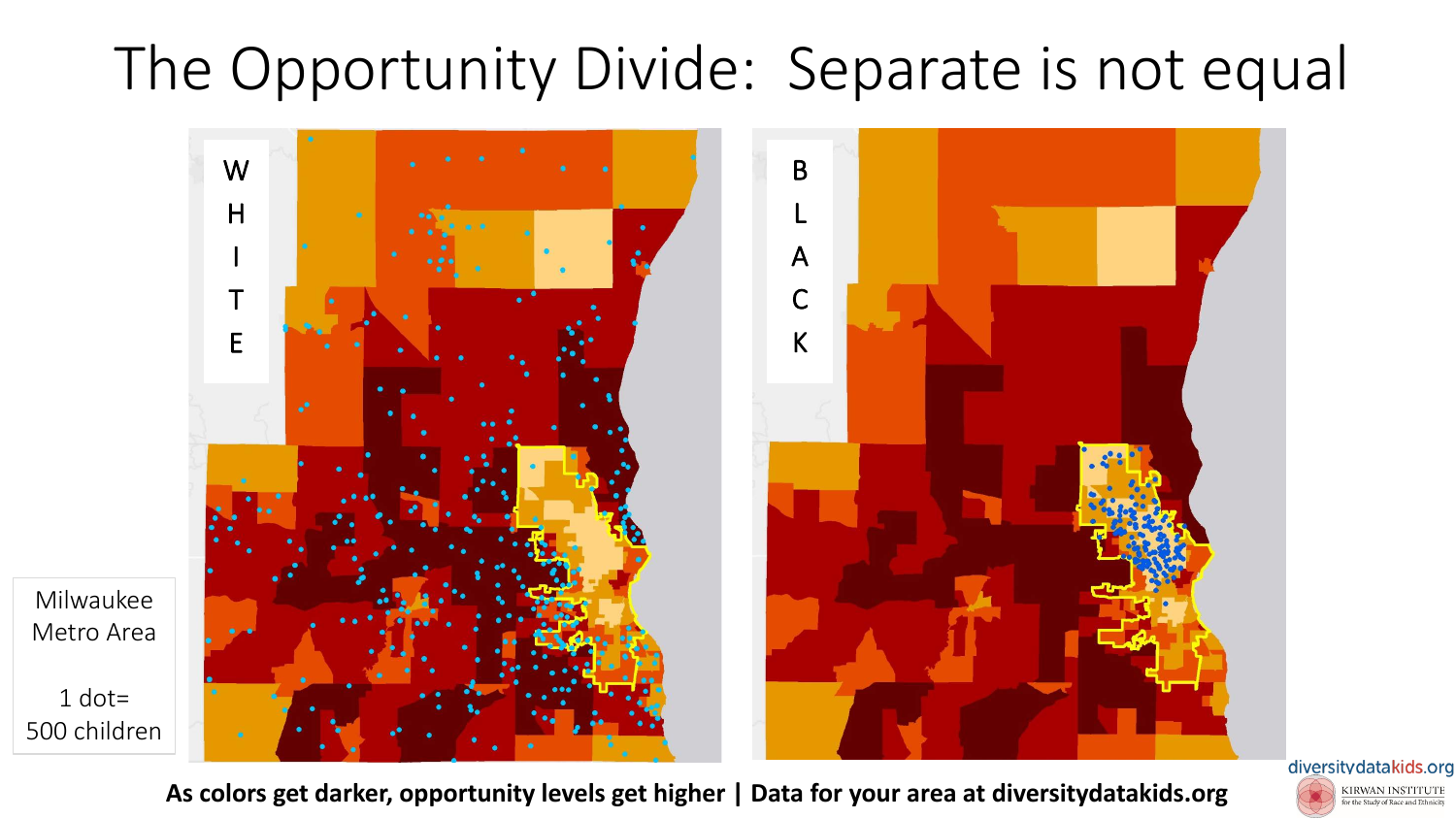#### Racial/ethnic divide is not all about income

#### Share in very low opportunity neighborhoods 100 Largest US Metros

![](_page_8_Figure_2.jpeg)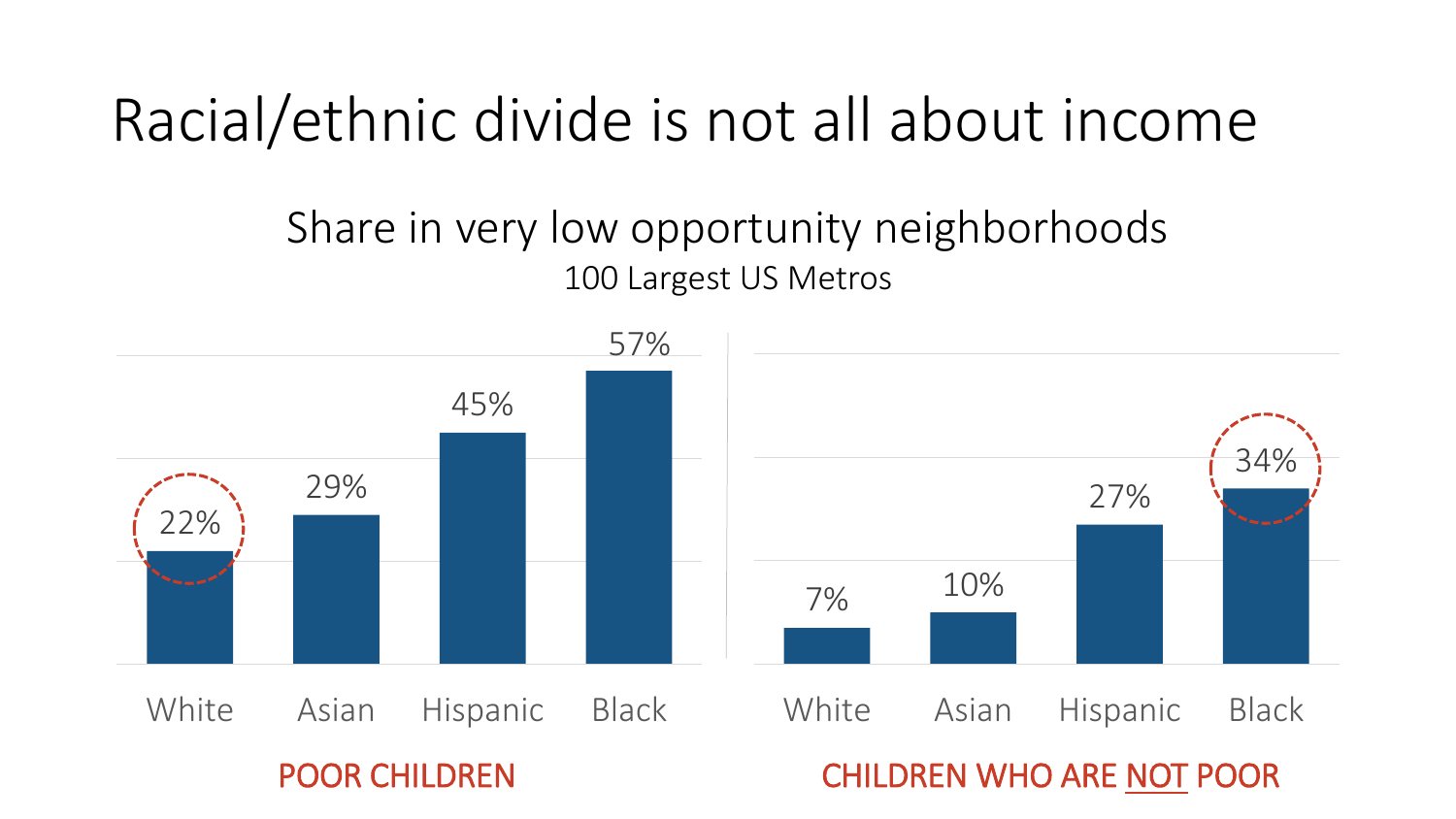# Affordability issues exacerbate equity issues

The cost of opportunity in Chicago

![](_page_9_Picture_2.jpeg)

Cost-opportunity balance in Chicago by Race/Ethnicity

![](_page_9_Figure_4.jpeg)

\*Term from Chetty et al. (2016)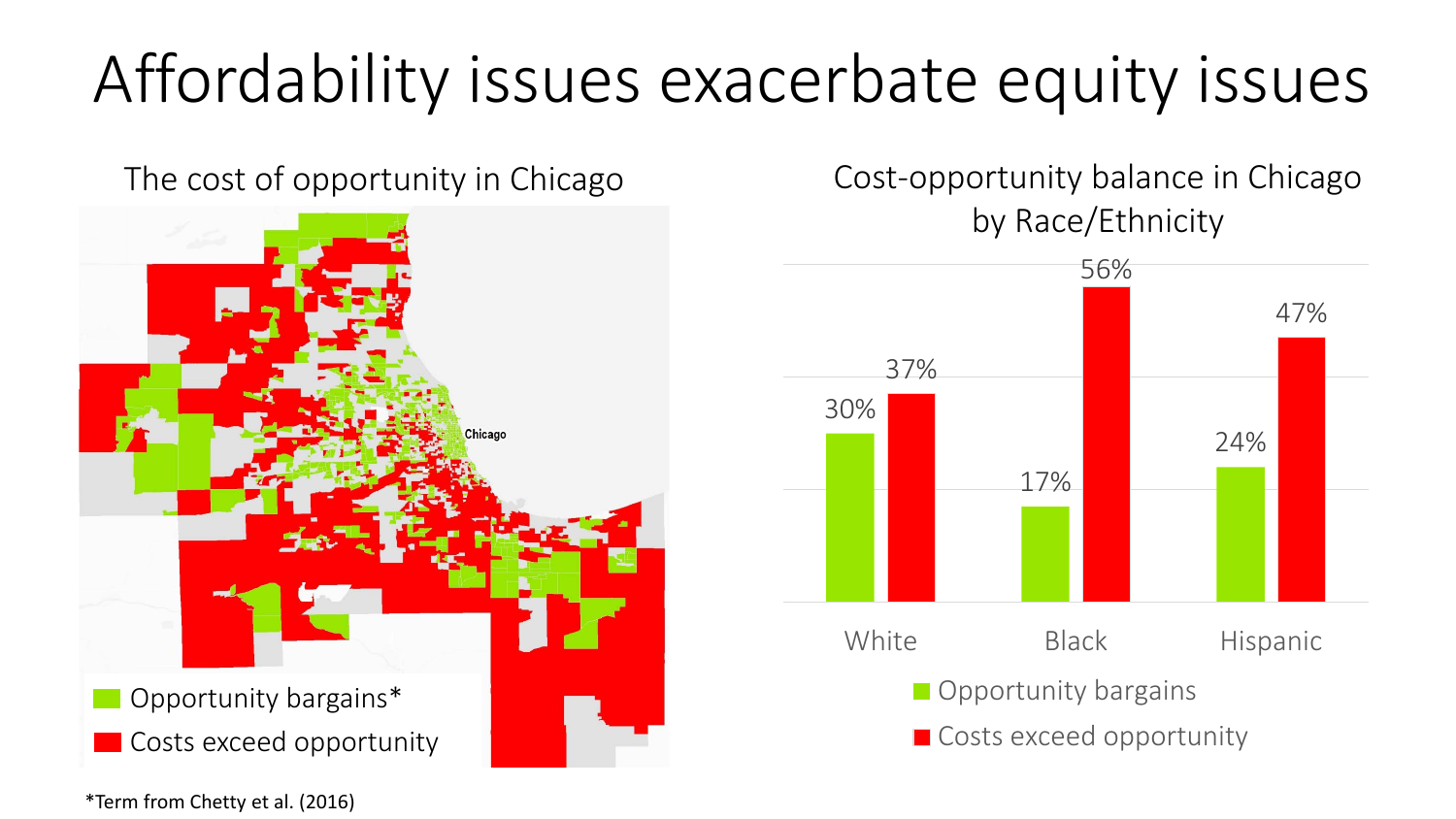## What strategies hold the most potential?

- Strategies that improve opportunities for all low-income children *and* that are race/ethnicity-conscious
- Mobility strategies or place strategies or a mosaic?
	- $\rightarrow$  Research in a good place to back mobility approaches
	- $\rightarrow$  For place approaches: institutions? conditions?

![](_page_10_Picture_5.jpeg)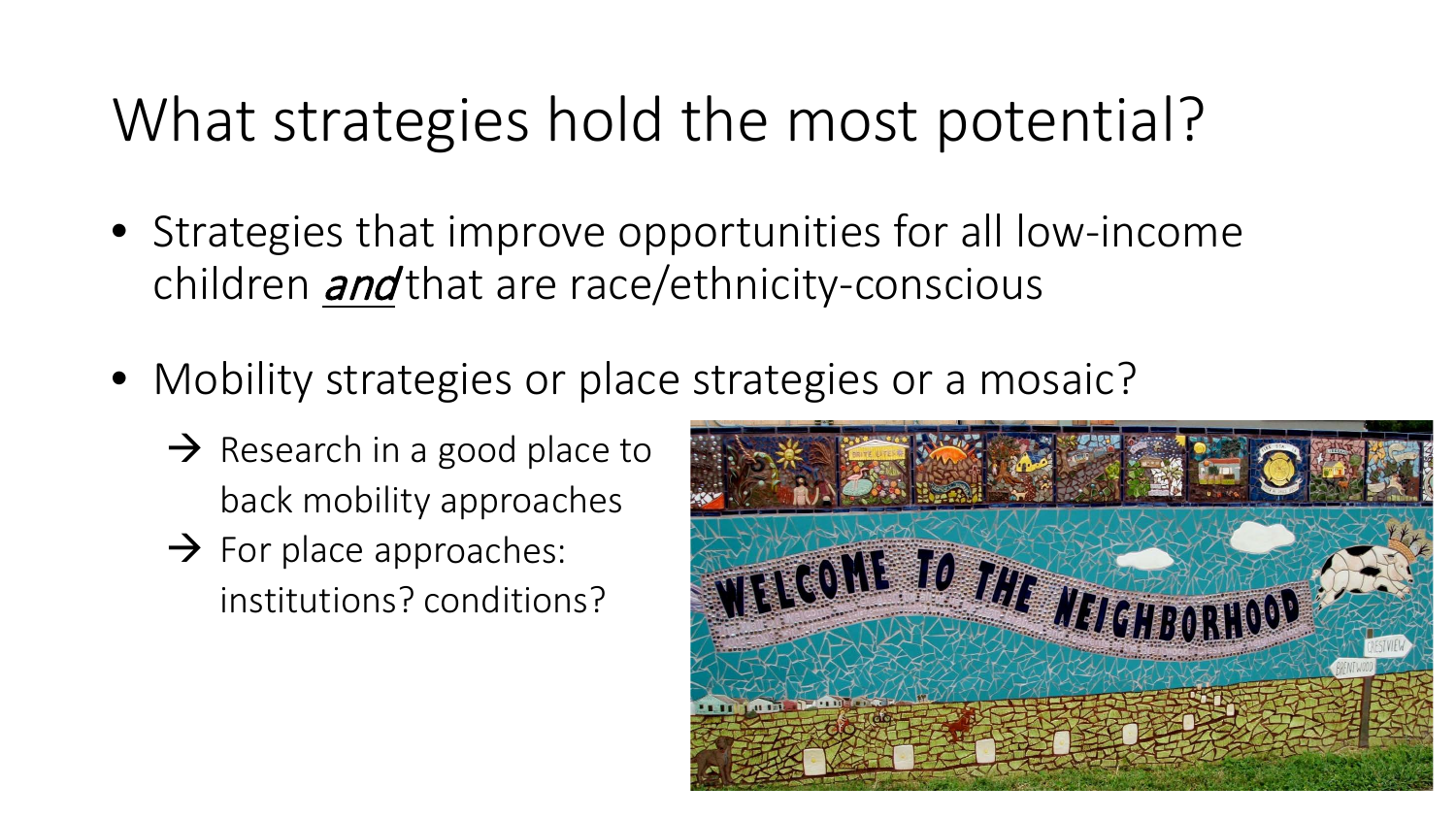# Opportunities and Challenges

- Reduce family-level barriers to access: mobility programs, zoning
- Incentivize affordable housing in opportunity areas
- Use locational strategies in policy areas that influence distribution of community resources (e.g. early childhood education programs)
- Enforce fair housing laws: Affirmatively Furthering Fair Housing
- Attach research/evaluation to place-based approaches
- Leverage (and protect) vast data infrastructure in place that is critical to all of these opportunities